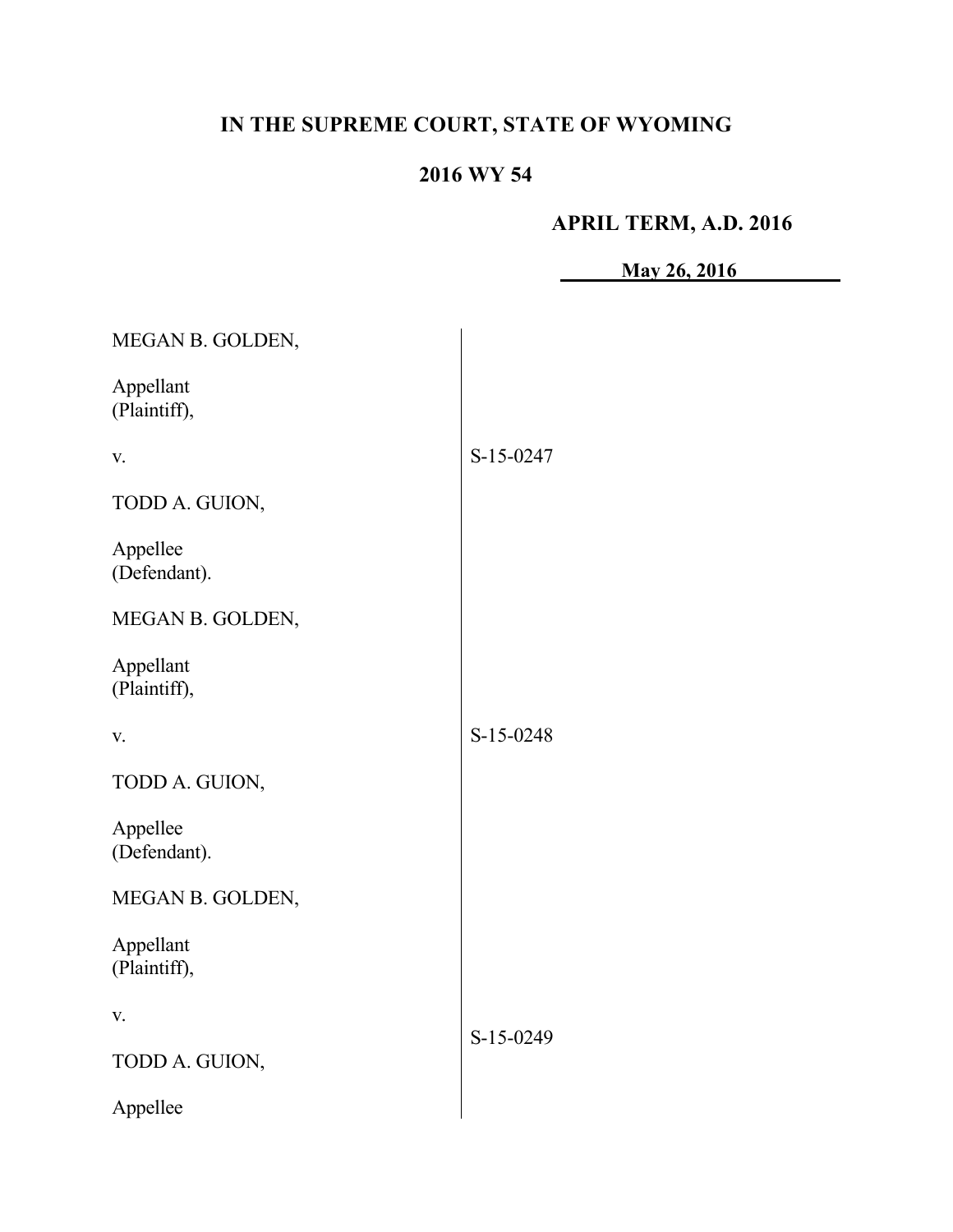(Defendant).

### *Appeal from the District Court of Sheridan County* The Honorable William J. Edelman, Judge

*Representing Appellant: Pro se*.

#### *Representing Appellee:*

Amanda K. Roberts and J. Kyle Hendrickson of Lonabaugh and Riggs, LLP, Sheridan, Wyoming.

*Before HILL, DAVIS, FOX, KAUTZ, and GOLDEN, Ret., JJ.*

**NOTICE: This opinion is subject to formal revision before publication in Pacific Reporter Third. Readers are requested to notify the Clerk of the Supreme Court, Supreme Court Building, Cheyenne, Wyoming 82002, of typographical or other formal errors so correction may be made before final publication in the permanent volume.**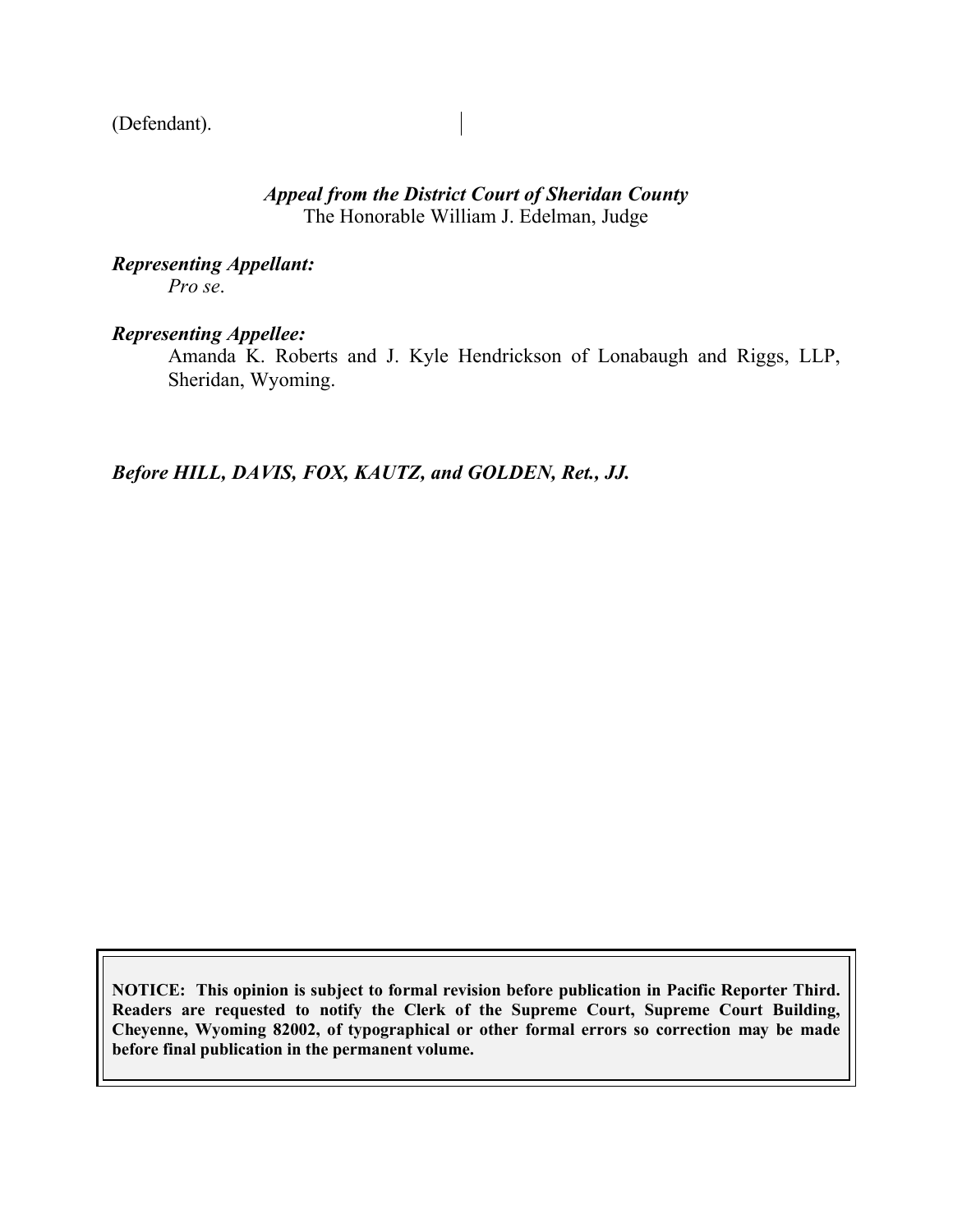#### **KAUTZ, Justice.**

[¶1] These consolidated cases involve an ongoing dispute over personal property awarded to Megan B. Golden in her 2012 divorce from Todd A. Guion. In three separate docket numbers, Ms. Golden appeals from the district court's August 31, 2015 order that: 1) rejected her request for a rehearing on a 2012 denial of her motion to find Mr. Guion in contempt of court (Case No. S-15-0247); 2) denied her motion to vacate a February 2015 order following contempt hearings (Case No. S-15-0248); and 3) granted Mr. Guion's request for sanctions under W.R.C.P. 11 (Case No. S-15-0249). We dismiss Case Nos. S-15-0247 and S-15-0248 for want of jurisdiction because Ms. Golden did not file timely notices of appeal. We affirm the district court's award of sanctions to Mr. Guion in Case No. S-15-0249 and grant his request, under W.R.A.P. 10.05, for attorney fees and costs related to this appeal.

#### **ISSUES**

[¶2] The dispositive issues in this case are:

1. Whether this Court has jurisdiction over Ms. Golden's appeals of the district court's denials of her motion for a rehearing and her motion to vacate when she did not file notices of appeal within thirty days after the motions were deemed denied.

2. Whether the district court abused its discretion when it awarded Mr. Guion sanctions under W.R.C.P. 11.

3. Whether Mr. Guion is entitled to sanctions pursuant to W.R.A.P. 10.05 because there was no just cause for Ms. Golden's appeals.

#### **FACTS**

[¶3] In 2010, after three years of marriage, Ms. Golden filed for divorce from Mr. Guion. Throughout the litigation, Ms. Golden claimed Mr. Guion withheld, lost, or damaged her personal property. At the conclusion of the divorce trial, the district court ordered the parties to make their best efforts to locate and protect the personal property. On August 2, 2012, the district court entered a divorce decree which distributed the parties' real and personal property. It awarded Mr. Guion the real property but ordered him to pay Ms. Golden \$90,000, which represented approximately ninety percent of the equity in the real property. Ms. Golden also received the vast majority of the personal property.

[¶4] Ms. Golden appealed the decree, claiming the district court abused its discretion in dividing the property. This Court summarily affirmed because Ms. Golden did not provide the transcript of the trial proceedings as part of the record on appeal. *Golden v. Guion,* 2013 WY 45, 299 P.3d 95 (Wyo. 2013) (*Golden I*). We also awarded attorney fees to Mr. Guion under W.R.A.P. 10.05. *Id.,* ¶ 8, 299 P.3d at 97. Several months after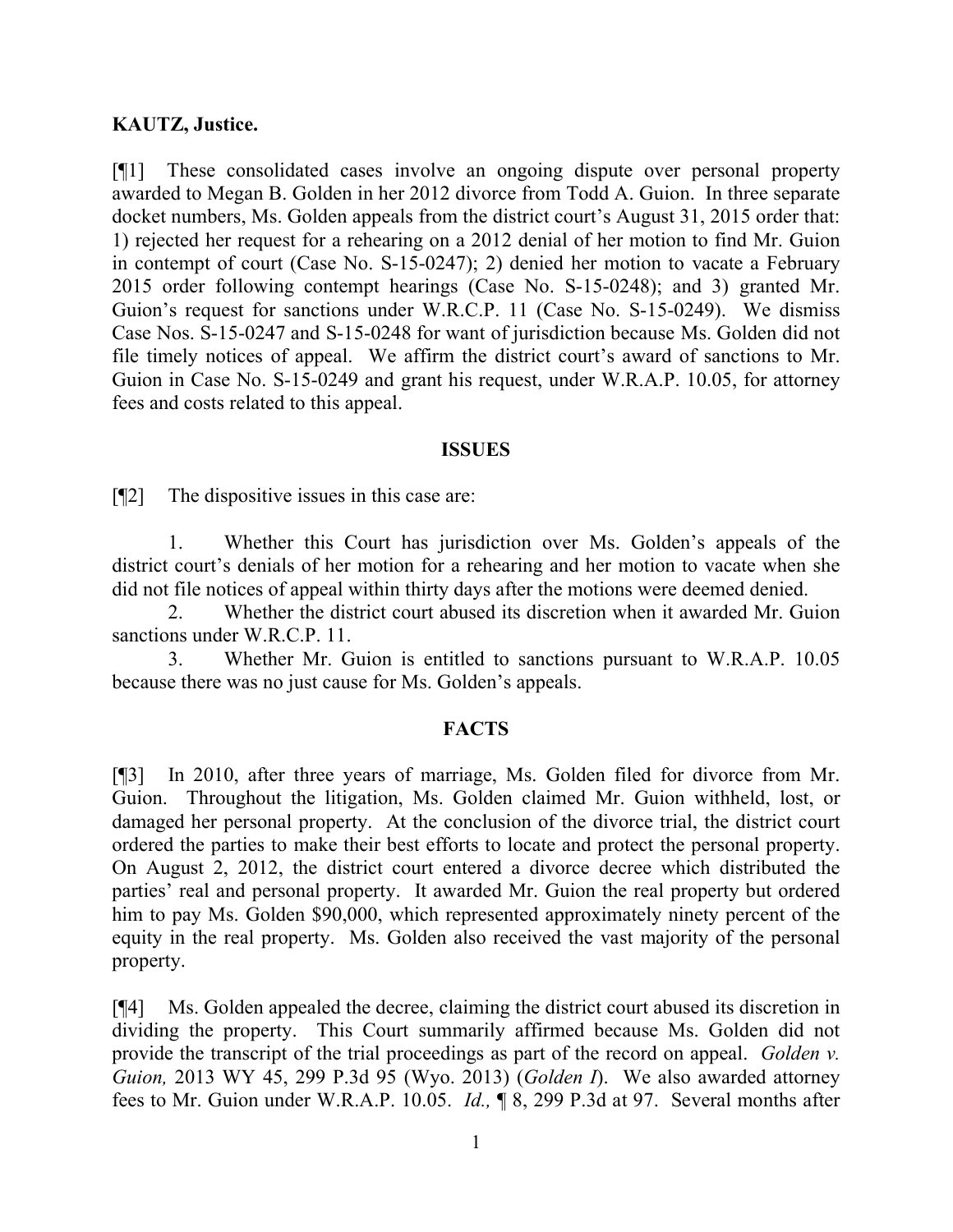our decision in *Golden I,* Ms. Golden filed a Petition for Writ of Review with this Court, again complaining about the district court's division of property and asserting that her constitutional rights had been violated by the Wyoming courts. We denied the petition for writ of review.

[¶5] The litigation between the parties also included numerous contempt proceedings. After the divorce trial but prior to entry of the decree, Ms. Golden filed a motion for order to show cause, claiming Mr. Guion should be held in contempt of court for vandalizing her personal property. At an August 16, 2012 hearing, the district court verbally denied Ms. Golden's motion because she failed to produce evidence to support a finding that Mr. Guion had violated a court order. The district court asked Mr. Guion's counsel to prepare a written order; however, no order was ever entered.

[¶6] Time passed and the parties continued their battle. On October 2, 2013, Mr. Guion filed a motion for order to show cause why Ms. Golden should not be held in contempt of court and for damages because she refused to sign a quitclaim deed to the real property in accordance with the divorce decree. At a hearing on the matter, Ms. Golden stated she had not signed the quitclaim deed because of Mr. Guion's actions regarding her personal property. The district court found Ms. Golden in contempt of court for refusing to sign the deed, and she immediately purged herself of the contempt by signing the deed. The court reserved the issue of Mr. Guion's damages and suspended the proceedings to allow Ms. Golden to file a motion for order to show cause on the personal property issue.

[¶7] Ms. Golden filed a motion for order to show cause on February 13, 2014. She again claimed that Mr. Guion should be found in contempt of court because he had damaged, destroyed or misappropriated her personal property. The district court held a hearing on June 19, 2014. It told Ms. Golden that many of her claims were not timely because they pertained to events that predated the divorce. The judge asked her to present evidence showing that Mr. Guion had destroyed her property or otherwise violated the decree after the divorce, and she conceded she did not have any. The district court, therefore, dismissed Ms. Golden's contempt action. It then directed the parties to file written memoranda on the issue of Mr. Guion's damages resulting from Ms. Golden's refusal to sign the quitclaim deed. After receiving the parties' written submissions on damages, the district court entered an "Order Following Contempt Hearing" on February 11, 2015. It reiterated that Ms. Golden had been found in contempt of court for failing to sign the quitclaim deed and awarded Mr. Guion damages of over \$32,000. The district court also memorialized its earlier ruling that Ms. Golden had not proven Mr. Guion was in contempt of court for any actions pertaining to the personal property.

[¶8] Ms. Golden did not appeal the district court's February 11, 2015 order. Instead, on February 26, 2015, she filed a motion to vacate the order. A few months later, she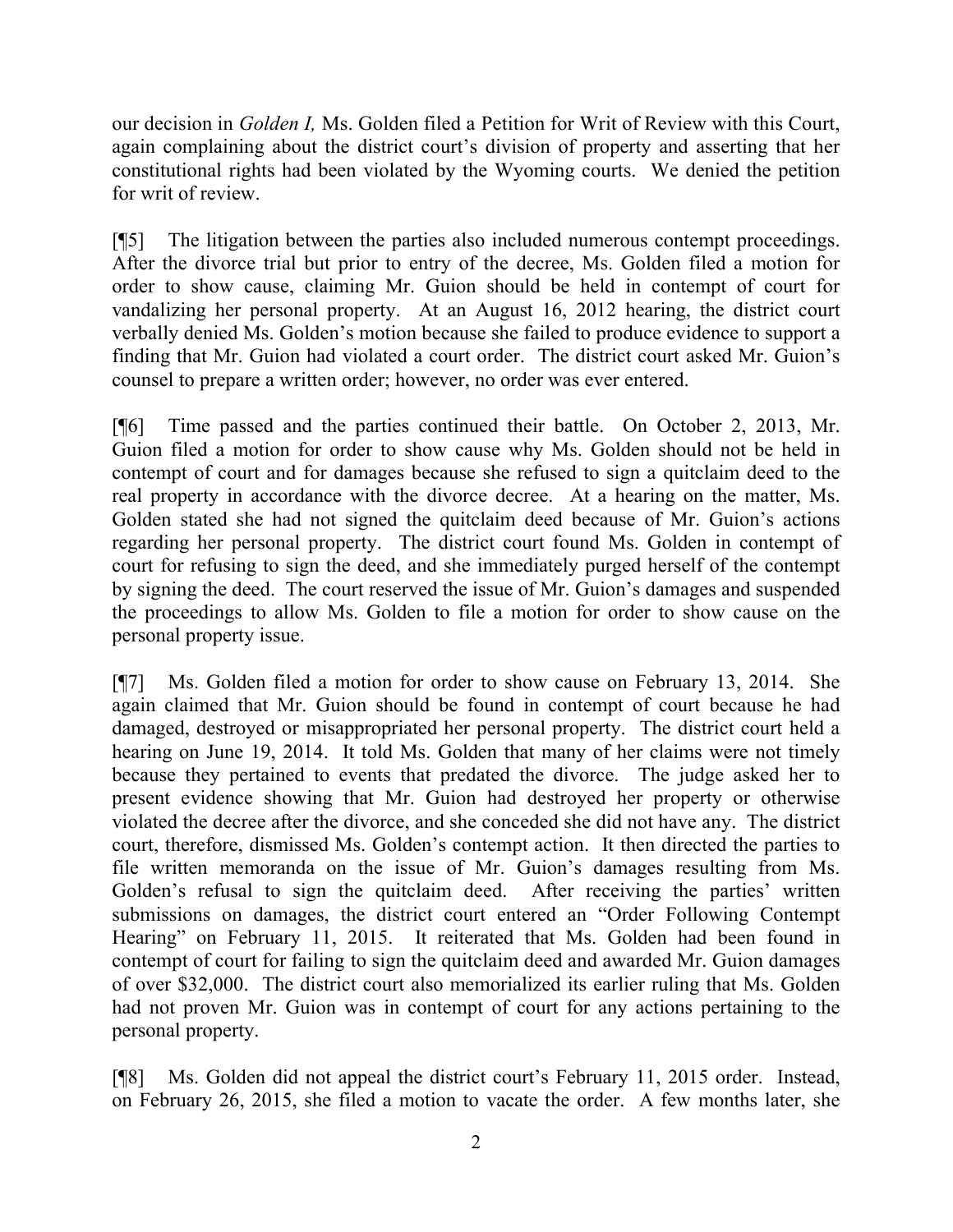filed a motion for rehearing of her July 2012 contempt motion because no written order had been entered on the district court's August 2012 verbal denial of the motion.<sup>1</sup> Mr. Guion filed a motion for sanctions under W.R.C.P. 11.

[¶9] On August 31, 2015, the district court issued an order addressing all three motions. It denied Ms. Golden's motion for a rehearing, ruling the oral order was effective even though no written order had ever been entered, and the time for appeal had long since lapsed. The district court also denied Ms. Golden's motion to vacate the February 2015 order because she failed to articulate any grounds to set it aside under W.R.C.P. 60. Finally, the district court granted Mr. Guion's motion for sanctions under W.R.C.P. 11 because Ms. Golden had raised the same issues regarding the personal property many times and her most recent motions were meritless and amounted to harassment of Mr. Guion. Ms. Golden filed three separate notices of appeal from the August 31, 2015 order. We consolidated the cases for decision.

## **DISCUSSION**

## *A. Timeliness of Appeals Under the "Deemed Denied" Rule – Case Nos. S-15-0247 and S-15-0248*

[¶10] Case No. S-15-0247 pertains to Ms. Golden's May 11, 2015 motion for rehearing of her 2012 contempt motion. She claimed a rehearing was necessary because no written order denying her contempt motion was ever entered in the court record. Before we can consider the merits of her argument, we must determine whether Ms. Golden properly invoked this Court's jurisdiction by filing a timely notice of appeal.

[¶11] The timely filing of a notice of appeal is mandatory and jurisdictional. W.R.A.P. 1.03. The existence of jurisdiction is a matter of law; consequently, our review is *de novo*. *Waldron v. Waldron,* 2015 WY 64, ¶ 11, 349 P.3d 974, 977 (Wyo. 2015). Pursuant to W.R.A.P. 2.01, an appeal must be filed within thirty days after entry of an appealable order. The time limits for filing a notice of appeal apply to all parties, including those appearing *pro se. Poignee v. State,* 2016 WY 42,  $\P$ 9, \_\_\_\_ P.3d (Wyo. 2016). Because failure to file a timely notice of appeal deprives this Court of jurisdiction, we will not consider appellate argument or issues arising from a late notice of appeal. *Waldron*, ¶ 11, 349 P.3d at 977; *Capshaw v. Osbon,* 2008 WY 95, ¶ 11, 190 P.3d 156, 158 (Wyo. 2008).

[¶12] Ms. Golden did not delineate the procedural authority for her motion for rehearing in her district court filing; however, she claims on appeal that she was entitled to a

l

 $<sup>1</sup>$  Ms. Golden stated that she realized a written order denying her 2012 contempt motion had not been</sup> entered when she was preparing to file a related federal court action against Governor Mead, Chief Justice Burke and District Judge Fenn. She filed that federal action in the United States District Court for the District of Wyoming; accordingly, Chief Justice Burke recused himself from participating in this appeal.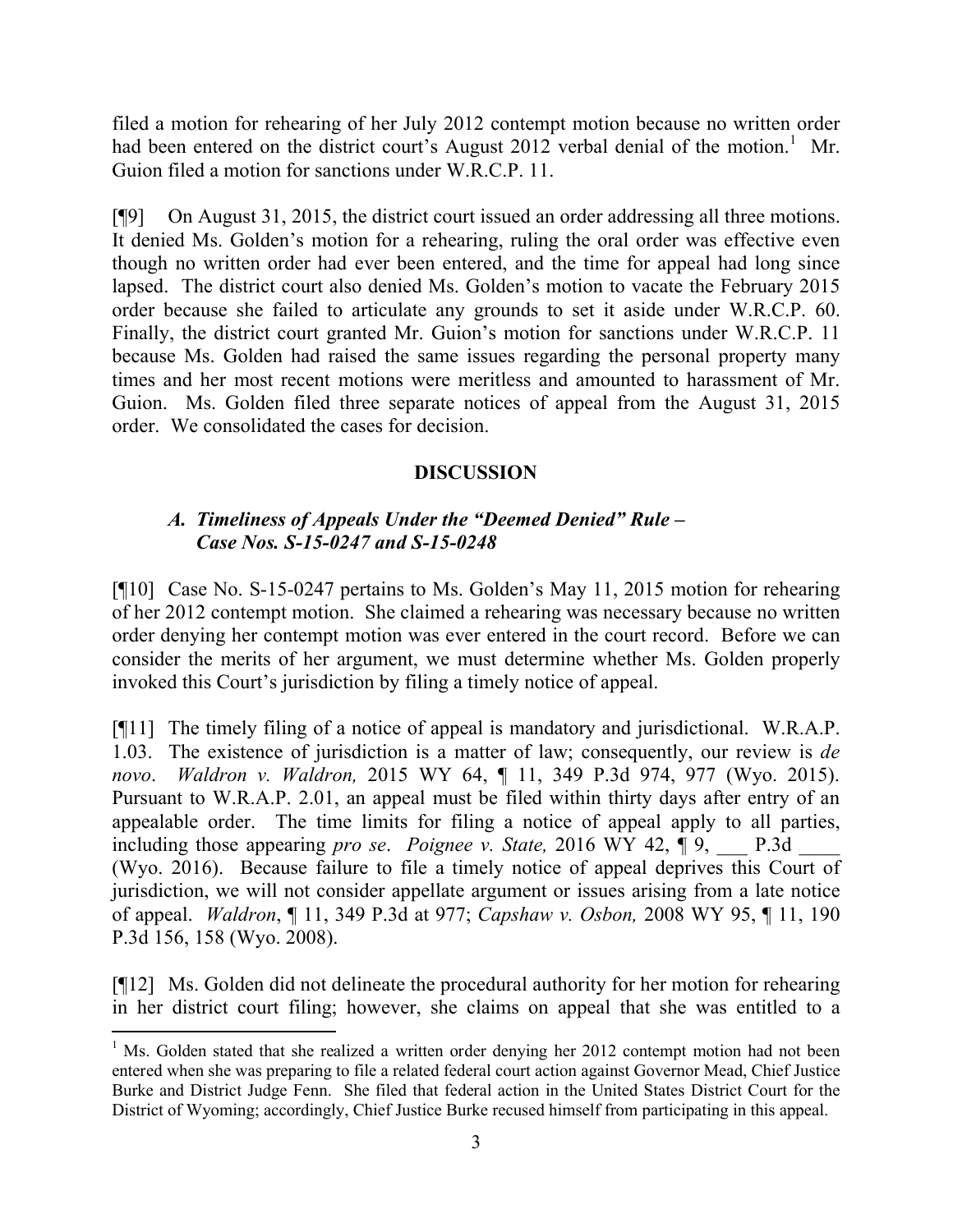rehearing on her 2012 contempt motion because the district court's oral ruling was void under W.R.C.P.  $60(b)(4)$ .<sup>2</sup> Rule  $60(b)$  motions are governed by the deemed denied rule in W.R.C.P.  $6(c)(2)$ :

> ... Any motion, under Rules  $50(b)$  and  $(c)(2)$ ,  $52(b)$ ,  $59$  and 60(b), not determined within 90 days after filing shall be deemed denied unless, within that period, the determination is continued by order of the court, which continuation may not exceed 60 days, at which time, if the motion has not been determined, it shall be deemed denied.

[¶13] In *Paxton Resources, LLC v. Brannaman,* 2004 WY 93, 95 P.3d 796 (Wyo. 2004), this Court considered the effect of the deemed denied provision of Rule 6(c)(2) on the time for filing a notice of appeal. We described the setting for the appellate issue as:

> The following sequence of events sets the stage for our inquiry: the motions were filed, judgment was entered, the order setting the motions for hearing was entered, the ninetyday "deemed denied" date passed, the hearing was held, the thirty-day appeal deadline after the "deemed denied" date passed, the order denying the motions was entered, the notice of appeal was filed. There is no dispute that the appeal was filed more than thirty days after the "deemed denied" date. The sole question is whether the district court's entry of the setting order during the ninety-day period acted to toll the time for appeal or acted as a determination of the motions.

*Id.*, **[6, 95 P.3d at 799.** We concluded that, under Rule 6(c)(2), the written order denying the motions, which was entered after the ninety day deemed denied deadline had passed, did not extend the time for filing the notice of appeal. The appellant was required to file its notice of appeal within thirty days after the motion was deemed denied and failure to do so deprived this Court of jurisdiction. *Id.,* ¶ 18, 95 P.3d at 802.

[¶14] In the present case, the ninety day period for decision on Ms. Golden's May 11, 2015 motion for rehearing expired on August 9, 2015. She then had thirty days to file her notice of appeal, making the deadline September 8, 2015. Under *Paxton,* the district court's August 31, 2015 order did not extend the deadline to file the notice of appeal; therefore, Ms. Golden's September 28, 2015 notice of appeal was untimely.

l

<sup>2</sup> Rule 60(b) states in relevant part: "(b) *Other Reasons*. – On motion, and upon such terms as are just, the court may relieve a party or a party's legal representative from a final judgment, order, or proceeding for the following reasons: . . . (4) the judgment is void[.]"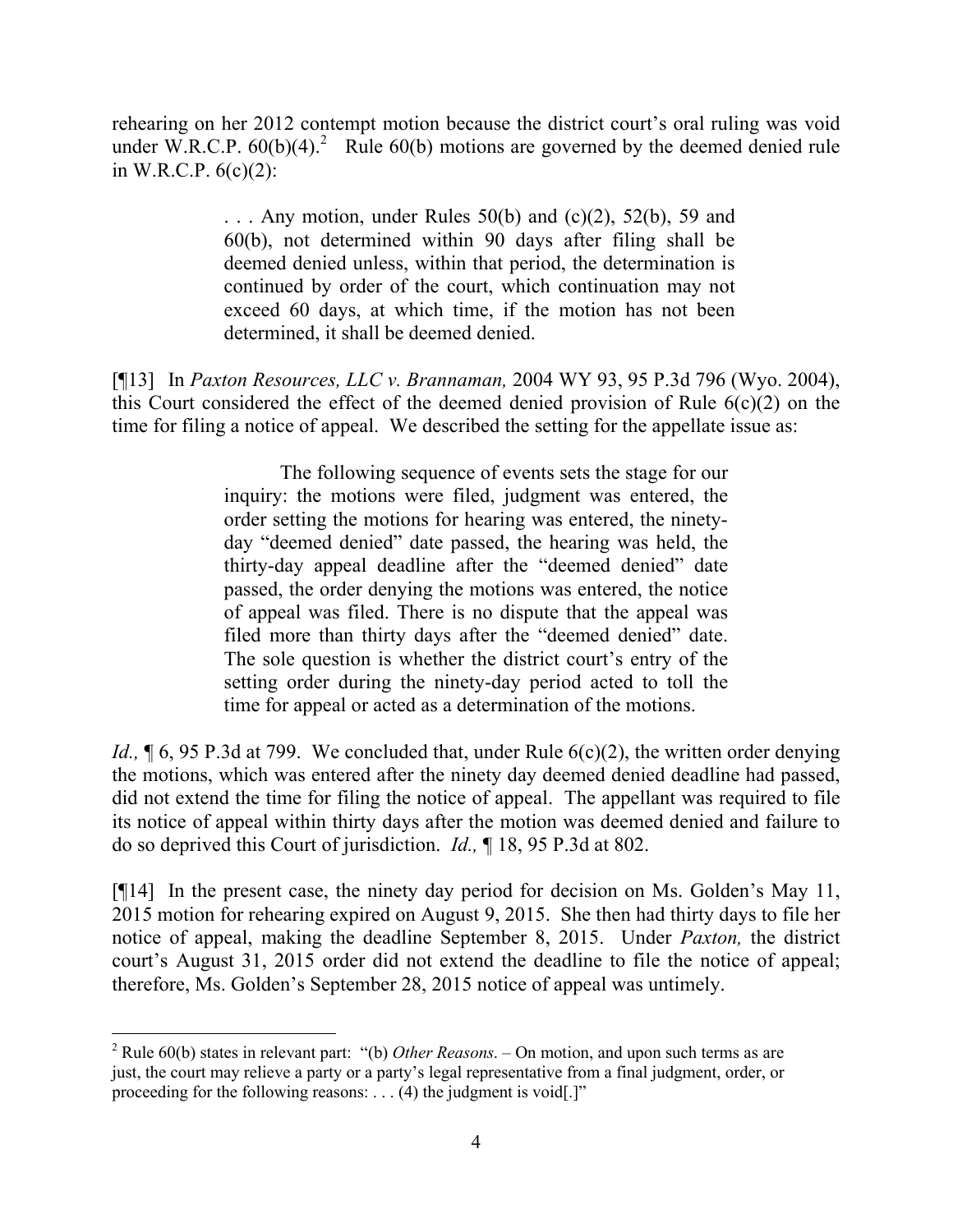[¶15] However, Rule 6(c)(2) has been amended since the *Paxton* decision to allow the district court to continue the determination of a motion subject to the deemed denied rule for an additional sixty days beyond the initial ninety day period. Ms. Golden does not direct us to a ruling by the district court continuing the time for determination of her motion for rehearing beyond the ninety day period, and we have not located any such ruling in our review of the record. In absence of a continuance, she was required to file her notice of appeal within thirty days after the ninety day period under Rule  $6(c)(2)$ expired. She did not do so; consequently, we do not have jurisdiction to decide the issues arising from the denial of her motion for rehearing. *Waldron,* ¶ 11, 349 P.3d at 977, citing W.R.A.P. 2.01. Ms. Golden's appeal in Case No. S-15-0247 is dismissed.

[¶16] Ms. Golden's appeal in Case No. S-15-0248 of the denial of her motion to vacate the February 11, 2015 order following contempt hearings is also time barred. She filed her motion to vacate on February 26, 2015. Although she did not identify a specific procedural basis for her motion, we agree with the district court that it was clearly a motion for relief from the order governed by Rule 60(b). Under Rule 6(c)(2) and *Paxton,*  the motion to vacate was deemed denied ninety days after it was filed, or May 27, 2015. Ms. Golden did not file her notice of appeal until September 28, 2015.

[ $[17]$ ] As we explained above, the current version of Rule  $6(c)(2)$  allows the district court to continue the determination for an additional sixty days. However, there is nothing in the record to indicate the district court granted a continuance in accordance with the rule, and, in any event, the August 31, 2015 order was outside the additional sixty day window. Ms. Golden did not file her notice of appeal within thirty days after her motion to vacate was deemed denied; therefore, we do not have jurisdiction over her appeal of the denial of her motion to vacate. *Waldron*, ¶ 11, 349 P.3d at 977; *Capshaw,* ¶ 11, 190 P.3d at 158. Ms. Golden's appeal in Case No. S-15-0248 is dismissed.

## *B. Rule 11 Sanctions—Case No. S-15-0249*

[¶18] The district court granted Mr. Guion's request for sanctions under W.R.C.P. 11 after Ms. Golden filed the motions to vacate and for rehearing. We review the district court's decision on a request for Rule 11 sanctions for an abuse of discretion. *Lavitt v. Stephens,* 2015 WY 57, ¶ 13, 347 P.3d 514, 518 (Wyo. 2015); *Davis v. Big Horn Basin Newspapers, Inc.,* 884 P.2d 979, 983 (Wyo. 1994). In determining whether the district court abused its discretion, we consider the reasonableness of its decision. *Lavitt,* ¶ 13, 347 P.3d at 518; *Dishman v. First Interstate Bank,* 2015 WY 154, ¶ 13, 362 P.3d 360, 365 (Wyo. 2015).

[¶19] Rule 11 states in pertinent part:

(b) *Representations to Court*. – By presenting to the court (whether by signing, filing, submitting, or later advocating) a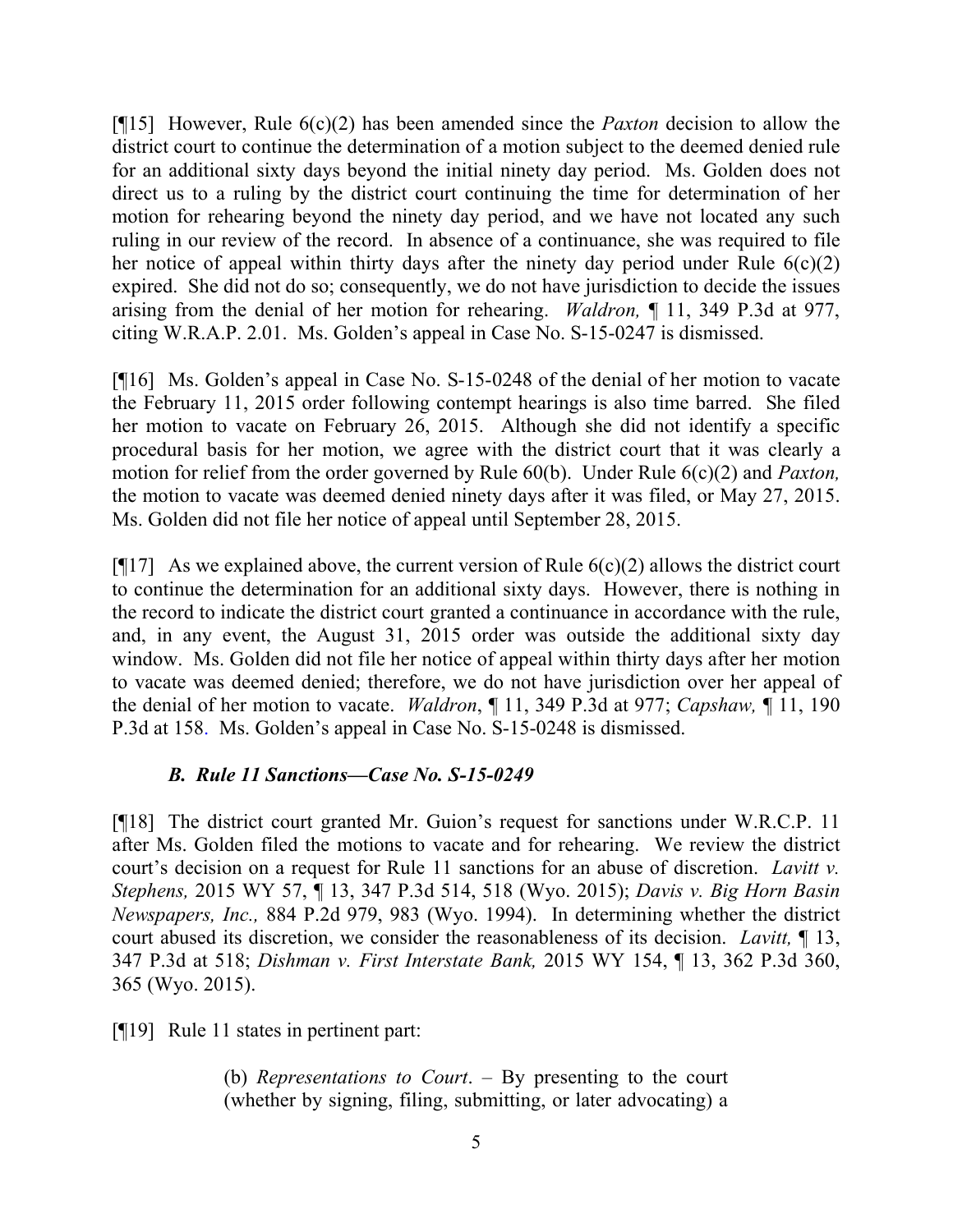pleading, written motion, or other paper, an attorney or unrepresented party is certifying that to the best of the person's knowledge, information, and belief formed after an inquiry reasonable under the circumstances:

(1) It is not being presented for any improper purpose, such as to harass or to cause unnecessary delay or needless increase in the cost of litigation;

(2) The claims, defenses, and other legal contentions therein are warranted by existing law or by a nonfrivolous argument for the extension, modification, or reversal of existing law or the establishment of new law;

(3) The allegations and other factual contentions have evidentiary support or, if specifically so identified, are likely to have evidentiary support after a reasonable opportunity for further investigation or discovery[.]...

(c) *Sanctions*. – If, after notice and a reasonable opportunity to respond, the court determines that subdivision (b) has been violated, the court may, subject to the conditions stated below, impose an appropriate sanction upon the . . . parties that have violated subdivision (b) or are responsible for the violation.

[¶20] The district court sanctioned Ms. Golden for repeatedly filing unsubstantiated motions on her claim that Mr. Guion withheld or destroyed the personal property awarded to her in the divorce. The district court noted that she had numerous opportunities to litigate the issue regarding her personal property, suggesting that res judicata barred further consideration of the issue.

> A divorce decree is a final judgment and *res judicata* on all issues decided. *Matter of Paternity of JRW,* 814 P.2d at 1265, *citing Warren v. Hart,* 747 P.2d 511, 512 (Wyo.1987); *Mentock v. Mentock,* 638 P.2d 156, 158 (Wyo.1981); *Heyl v. Heyl,* 518 P.2d 28, 30 (Wyo.1974). We apply a four-part test to determine if *res judicata* will bar a subsequent action: First, are the parties identical? Second, is the subject-matter identical? Third, were the issues the same and related to the subject-matter? Fourth, were the capacities of the parties, in reference to both the subject-matter and the issues between them, identical? *Moore v. Moore,* 835 P.2d 1148, 1151 (Wyo.1992).

*Harshfield v. Harshfield,* 842 P.2d 535, 537 (Wyo. 1992) (some citations omitted). In *Mentock,* 638 P.2d at 158, we discussed the rationale behind applying res judicata to all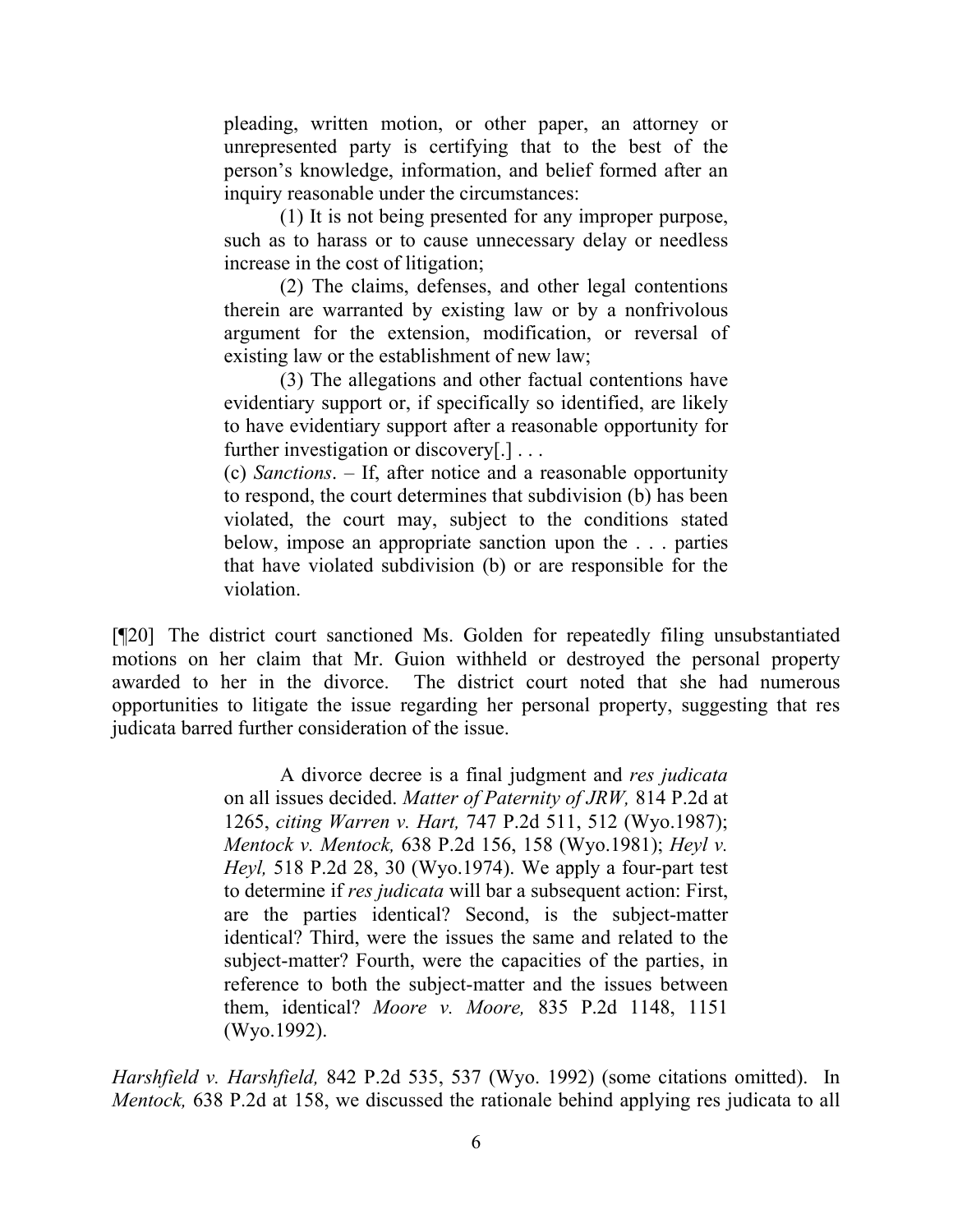matters decided in a divorce decree. "This doctrine is mandated by public necessity; there must be an end to litigation at some point, or else the legal system would become so bogged down that nothing would ever remain decided." *Id.,* citing *Rubeling v. Rubeling*, 406 P.2d 283 (Wyo. 1965).

[¶21] Ms. Golden's primary argument on appeal seems to be that the district court has never properly ruled on her personal property claim. By taking that position, she ignores the course of proceedings in this case and her many failures to provide relevant admissible evidence to establish Mr. Guion's contemptuous actions. At the beginning of the divorce trial on June 29, 2012, Ms. Golden, who represented herself, complained about how Mr. Guion had treated the belongings she had stored at the marital home, claiming that he had "destroyed, broken and removed" them. She asserted that he was in contempt of court for violating the November 2010 order which forbade "[d]estroying, removing, encumbering or alienating the property of the parties." The district judge stated: "... [W]e're here today to make an equitable and just division of the property between the parties. If there has been waste of some of the property, that may well be relevant . . . as to the decision to be made today."

[¶22] Ms. Golden testified and called Julie Harrison as a witness. Ms. Harrison explained that she and Ms. Golden had packed the personal property and stored it in the garage of the marital home, but when they returned several weeks later, the property had been moved to one side of the garage in a "haphazard" manner. Pictures of some damaged property were admitted into evidence.<sup>3</sup> Mr. Guion acknowledged he had moved her property but stated that he noticed some of it was damaged before he moved it. He also accused her of damaging some of his property.

[¶23] At the conclusion of the trial, the district court awarded the vast majority of the parties' personal property to Ms. Golden. It instructed the parties to use their "best efforts" to locate any missing personal property and ordered Mr. Guion to store Ms. Golden's personal property in a safe manner until October 15, 2012. The district court expressly addressed Ms. Golden's claim that Mr. Guion had damaged her personal property, stating:

> I understand some of them have been damaged and there's probably a lot of finger pointing on who damaged what or what happened. I can't fix something that's broken. **I'm not going to make an adjustment.** You kind of --- both of you brought it on yoursel[ves], I think, in the way this thing has happened for that to have occurred."

<sup>&</sup>lt;sup>3</sup> The district court refused many of Ms. Golden's exhibits because she did not comply with her obligation, under the rules of civil procedure, to produce them to Mr. Guion.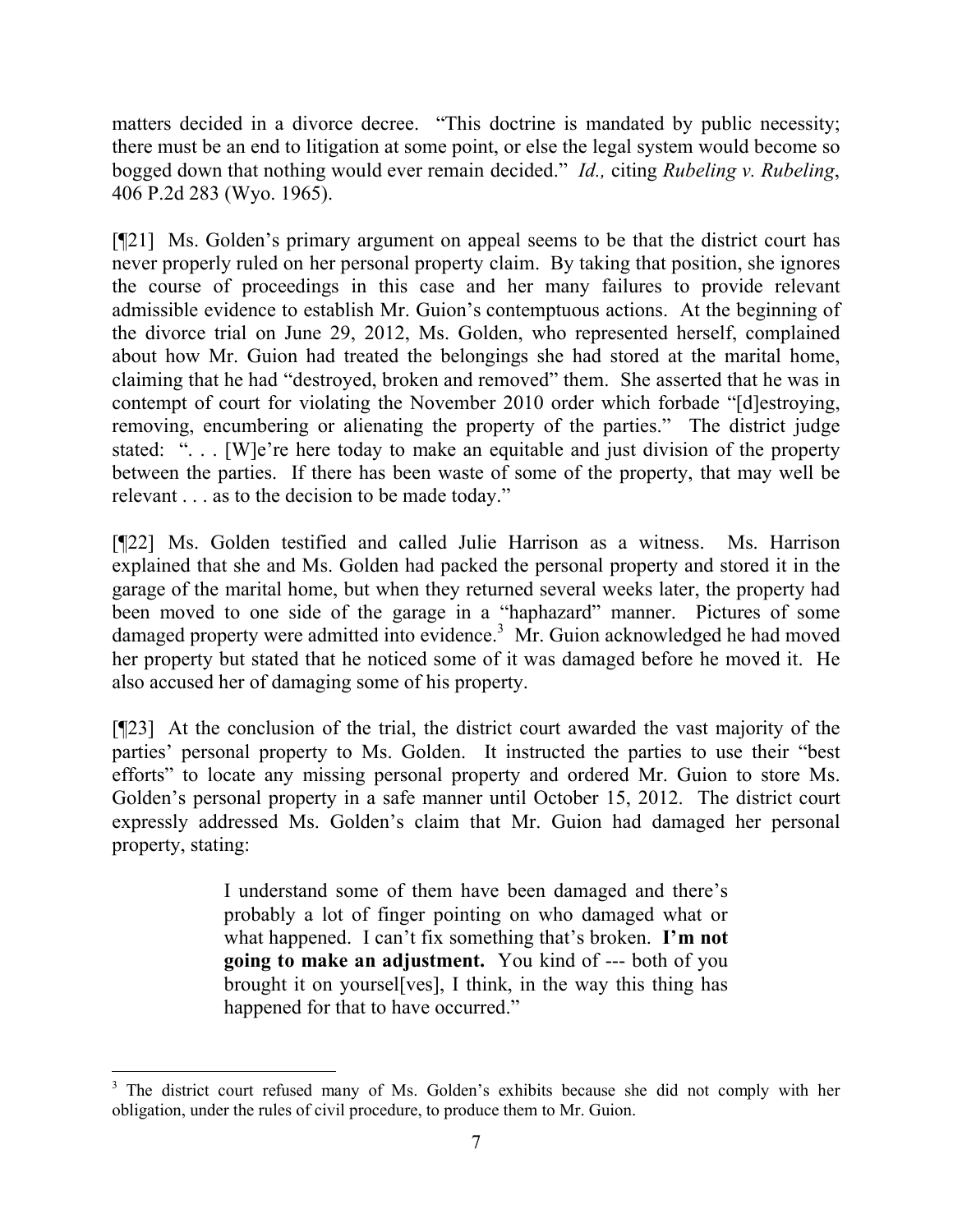(emphasis added).

l

[¶24] Just two weeks after the divorce trial and prior to entry of the divorce decree, Ms. Golden filed a motion for an order to show cause why Mr. Guion should not be held in contempt of court for violating the November 2010 order. She asserted that "during the period of July 29 through September 1, 2011," Mr. Guion maliciously and willfully vandalized her pre-marital personal belongings "causing an estimated \$75,000" in damages.<sup>4</sup> She requested that the court order all of her property be returned and Mr. Guion be required to pay damages for any property harmed or not returned.

[¶25] The district court held a hearing on Ms. Golden's contempt motion on August 16, 2012, and stated at the outset: "I know we had quite a bit of conversation about the personal property at the trial. This isn't an opportunity to re-try the case." Despite that admonishment, Ms. Golden (who again represented herself) repeatedly complained about Mr. Guion's damage and destruction of her personal property prior to the divorce. The district court also heard Mr. Guion's testimony about his handling of Ms. Golden's personal property and testimony from other witnesses that Ms. Golden had, in the past, accused others of stealing or damaging her property. In the end, the district court denied the contempt motion, finding insufficient evidence to support it.

[¶26] Later, Ms. Golden attempted to excuse her refusal to sign the quitclaim deed by reiterating that Mr. Guion had damaged and/or misappropriated her personal property. The district court found her in contempt of court for refusing to sign the deed but told her she could file a motion for order to show cause on the personal property issue. On February 13, 2014, she filed another contempt motion against Mr. Guion for his actions regarding her personal property. Her motion alleged that Mr. Guion "did maliciously molest, vandalize, destroy, remove and alienate" her personal property while it was in his possession in 2011. In her prayer for relief, she sought reconsideration of the district court's rulings in the divorce decree and at the earlier contempt hearing.

[¶27] On June 19, 2014, the district court held a hearing on Ms. Golden's motion to show cause and tried to emphasize that it was only going to consider claims that arose after the divorce trial. Ms. Golden conceded that a number of her claims pertained to events that took place prior to the June 2012 divorce trial but, nevertheless, continued to insist that her complaints be heard. When asked for legal authority that would allow the court to reconsider those matters, she did not provide any.

[¶28] The only claims Ms. Golden presented at the June 19, 2014 hearing that pertained to Mr. Guion's actions after the divorce and the August 2012 contempt hearing were that

<sup>&</sup>lt;sup>4</sup> Ms. Golden's claimed damages have greatly increased over time. In her 2014 motion for order to show cause, she claimed she was entitled to "treble punitive damages" of not less than \$500,000 or \$800,000. She did not provide supporting evidence for her valuations.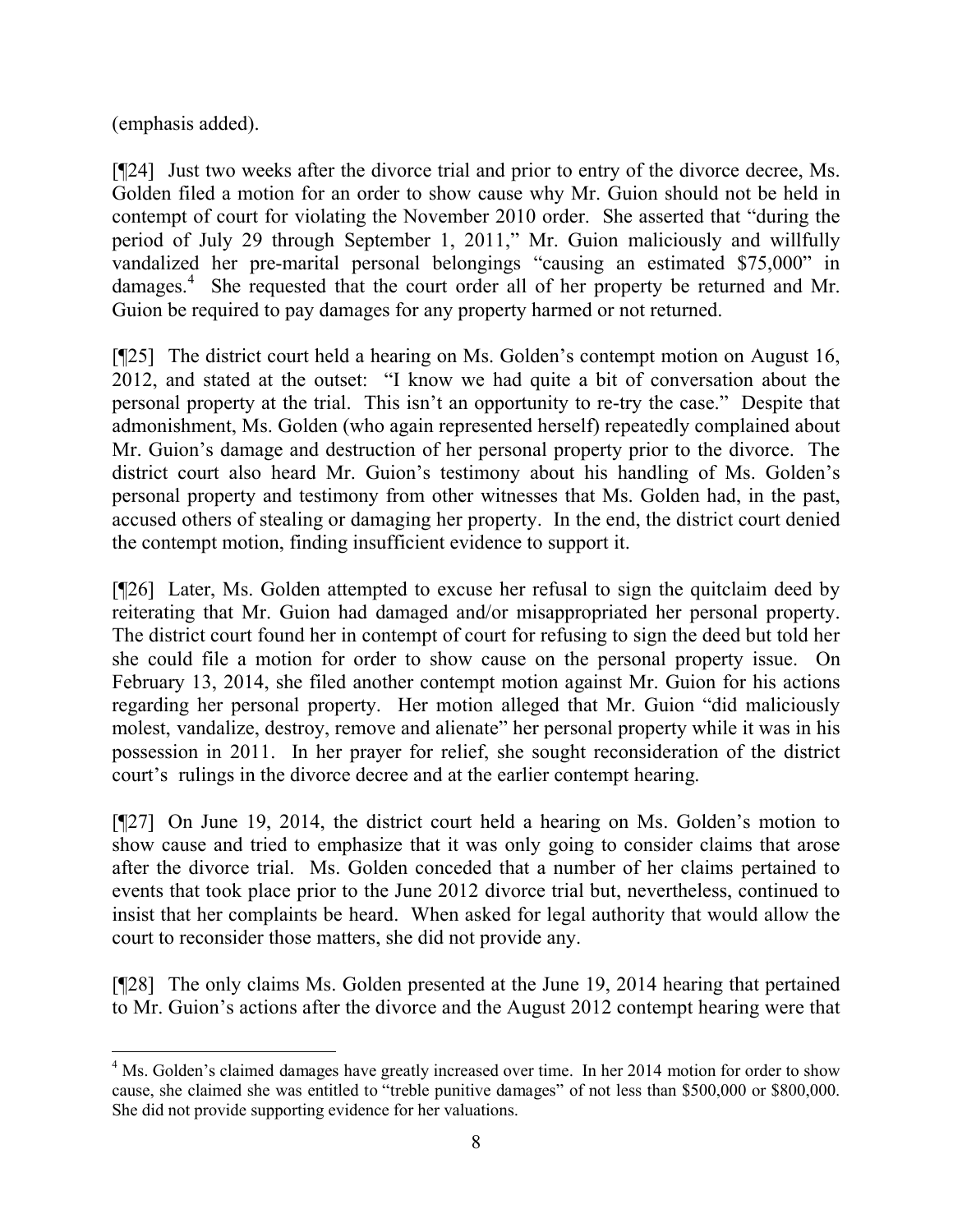he interfered with her attempts to retrieve some large items from his house in November 2013 and he failed to relinquish a computer awarded to her in the decree. The district court attempted to devise a plan for her to retrieve the large items, but she became frustrated and stated, "Just forget it. He can keep it." With regard to the computer, the district court indicated the requirements of the decree had been fulfilled because she left "town with an Apple computer." Although it was apparent she did not agree with the court's conclusion, she said, "So, it's fine, Your Honor. It's fine." The district court verbally dismissed the order to show cause against Mr. Guion. It solemnized the ruling in its order on the parties' contempt motions on February 11, 2015.

[¶29] Ms. Golden subsequently filed the motion to vacate the district court's order of February 11, 2015, and the motion for rehearing of her 2012 motion for contempt. As we discussed above, she did not provide a rational argument why the orders should be set aside under Rule 60(b) or any other procedural rule. Instead, the primary focus of her argument, yet again, was that the district court had not properly addressed the loss and damage of her personal property.

[¶30] At that point, Mr. Guion filed the Rule 11 motion for sanctions, asserting that Ms. Golden's pending motions were attempts to relitigate the personal property issue, had no legal or factual basis, and were designed to harass him. The district court agreed with Mr. Guion, stating in its August 31, 2015 order that the issues regarding Ms. Golden's pre-marital belongings had been addressed in numerous court proceedings. The court ruled that, through her repetitive motions, Ms. Golden had "engaged in harassing behavior using the Courts as her vehicle to do so. She has attempted to revisit the same argument repeatedly by filing baseless and frivolous motions lacking legal support." It sanctioned Ms. Golden under Rule 11 by requiring her to pay Mr. Guion's attorney fees.

[¶31] The district court's ruling is supported by the record. The underlying basis for Ms. Golden's motions for a rehearing and to vacate the contempt order was the loss and destruction of her personal property. As outlined above, the personal property issue was addressed at the divorce trial when the district court specifically declined to make any adjustments on that basis and in numerous motions, hearings and orders following the divorce decree. Res judicata bars relitigation of issues decided in earlier court proceedings. *Harshfield,* 842 P.2d at 537. Ms. Golden has had her day in court (and more) on the loss and/or destruction of her personal property. We understand that she strongly disagrees with the district court's handling of the personal property issues. However, our law does not allow litigants multiple opportunities to present the same argument and issues to the court hoping for a different resolution. The district court did not abuse its discretion by granting Mr. Guion's request for Rule 11 sanctions.<sup>5</sup>

l

 $<sup>5</sup>$  Ms. Golden also claims the district court was required to hold a hearing before it could grant Rule 11</sup> sanctions. She does not, however, direct us to any relevant legal authority that supports that proposition. We do not consider issues not supported by cogent argument or citation to pertinent authority. *See, e.g*., *Griggs v. State,* 2016 WY 16, ¶ 10, 367 P.3d 1108, 1119 (Wyo. 2016).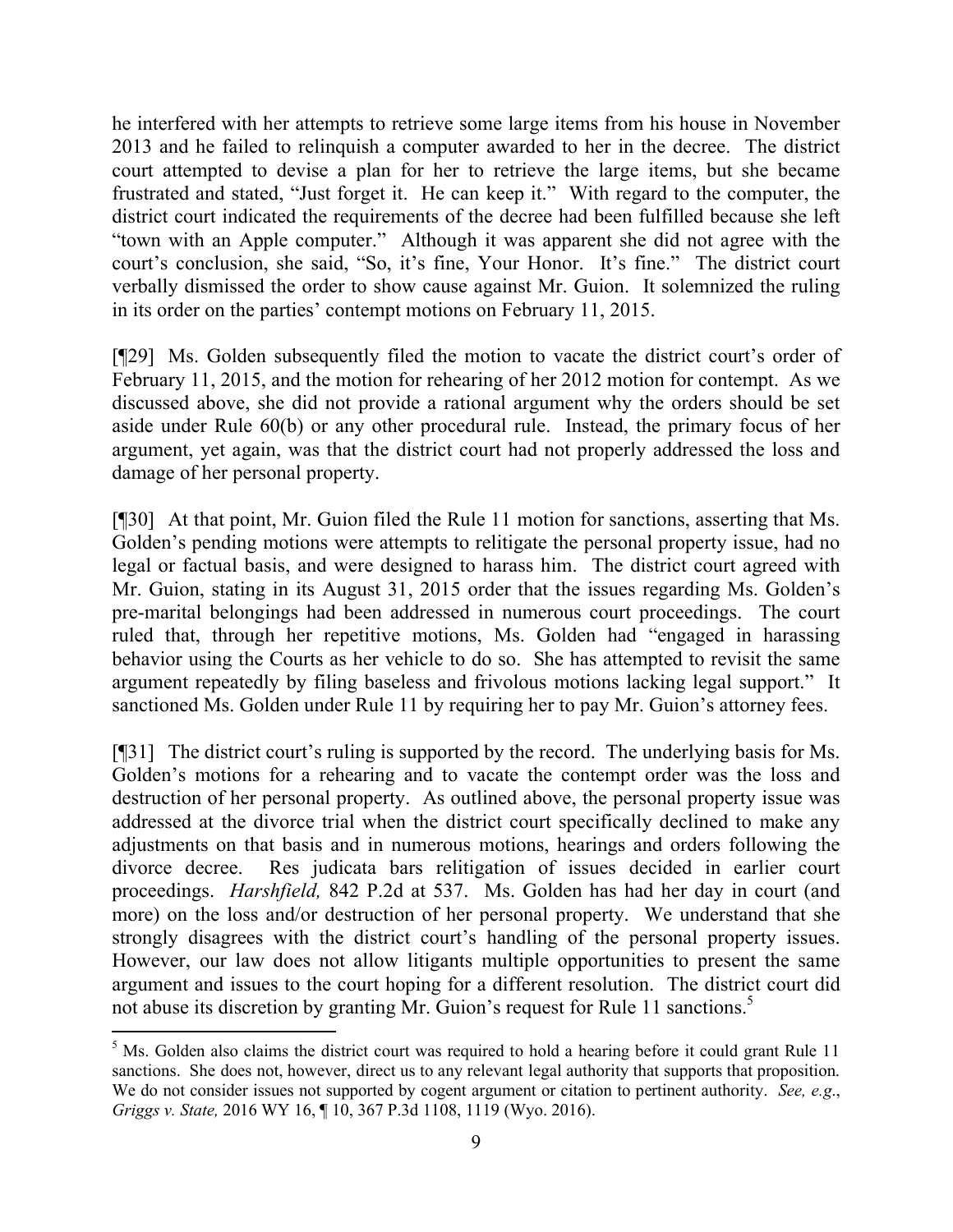### *C. W.R.A.P 10.05 Sanctions*

[¶32] On appeal, Mr. Guion requests sanctions against Ms. Golden under W.R.A.P. 10.05. The rule states in relevant part:

> (b) If the court certifies, whether in the opinion or upon motion, there was no reasonable cause for the appeal, a reasonable amount for attorneys' fees and damages to the appellee shall be fixed by the appellate court and taxed as part of the costs in the case.

W.R.A.P. 10.05(b). In addition to sanctioning an appellant when there is no reasonable cause for appeal, we award sanctions when the appellant's brief "lacks cogent argument, there is an absence of pertinent legal authority to support the issues, or there is a failure to adequately cite to the record." *Carbaugh v. Nichols,* 2014 WY 2, ¶ 23, 315 P.3d 1175, 1180 (Wyo. 2014), quoting *Welch v. Welch,* 2003 WY 168, ¶ 13, 81 P.3d 937, 940 (Wyo. 2003). *See also* W.R.A.P. 1.03 (stating that non-jurisdictional failures to comply with the rules of appellate procedure are grounds for "such action as the appellate court deems appropriate, including but not limited to: refusal to consider the offending party's contentions; assessment of costs; monetary sanctions; award of attorney fees; dismissal; and affirmance").

[¶33] The record in this case amply demonstrates that Ms. Golden did not have just cause to appeal. She failed to file timely notices of appeal after two of her motions were deemed denied under Rule  $6(c)(2)$ , and her appellate argument on the Rule 11 sanctions was, in large part, a simple reiteration of the argument that resulted in the sanction in the first place. In addition, Ms. Golden violated W.R.A.P. 2.07(b) by failing to attach the required appendices to her notice of appeal. Her briefs were also deficient because she failed to include many record cites, cogent argument or the appropriate appendices.<sup>6</sup> WRAP 7.01. Consequently, Mr. Guion is entitled, under W.R.A.P. 10.05, to recover reasonable attorney fees and costs incurred in responding to these appeals. We will determine the proper amount to be awarded after he submits documentation pursuant to W.R.A.P. 10.06.

## **CONCLUSION**

[¶34] Ms. Golden's appeals of the denials of her motion for rehearing and her motion to vacate the contempt order were not timely because she did not file notices of appeal within thirty days after the motions were deemed denied under Rule  $6(c)(2)$ . Consequently, we dismiss Case Nos. S-15-0247 and S-15-0248. We affirm the district

 $6$  Ms. Golden attempted to correct some of the deficiencies by filing erratas with the appealed order attached.